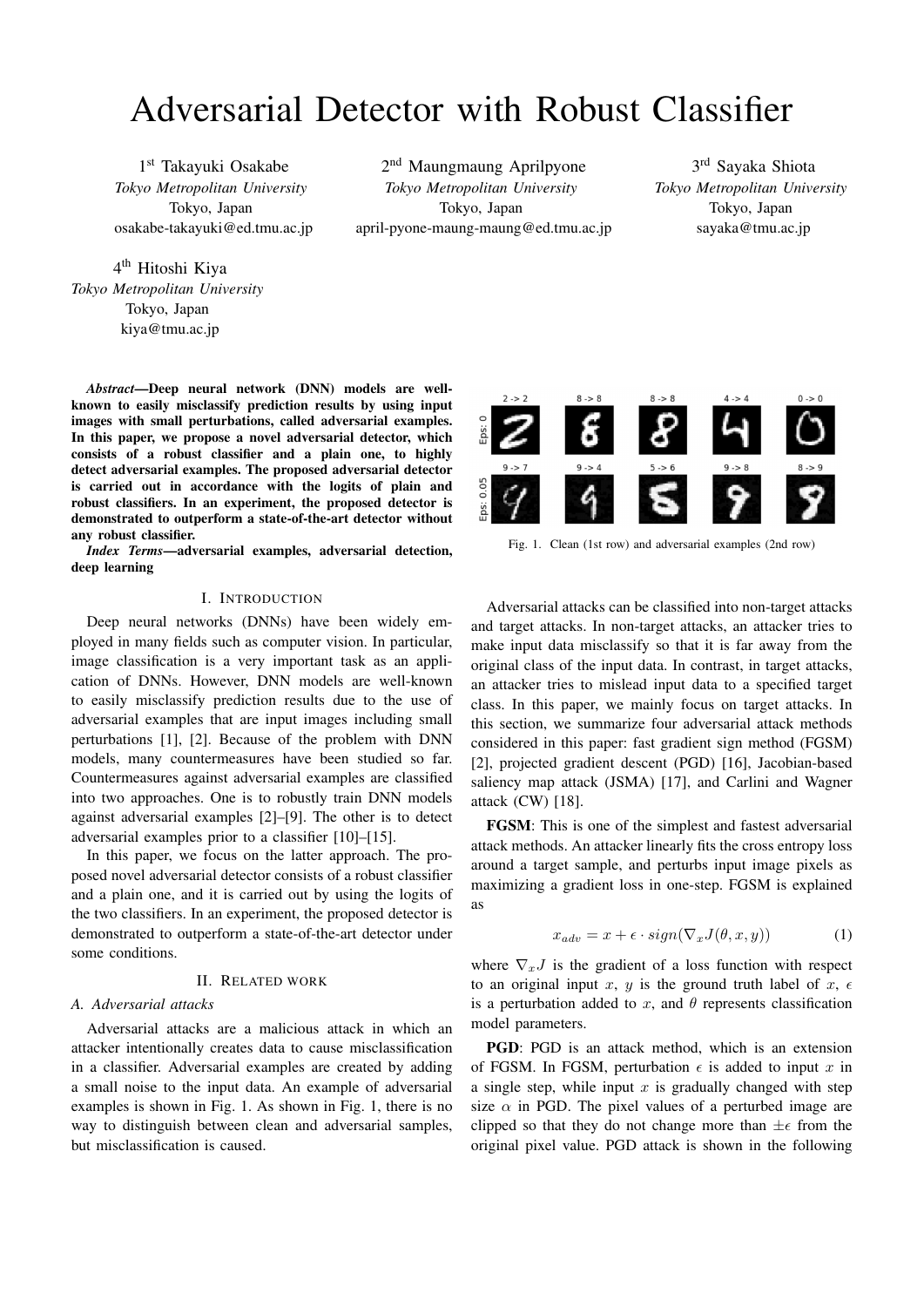

Fig. 2. Procedure of pixel shuffling

equation.

$$
x_{k+1} = Clip_{(x+\epsilon, x-\epsilon)}(x_k + \alpha * sign(\nabla x_k)) \qquad (2)
$$

JSMA: This method is iterative and costly. This attack uses  $L_0$  norm to attack one or two pixels which cause the largest change in the loss. An input image is attacked by adjusting parameters  $\theta$ , which represents the magnitude of a perturbation applied to each target pixel, and  $\gamma$ , which controls the percentage of pixels to be perturbed.

CW: This attack creates an adversarial example by searching for the smallest perturbation computed in  $L_0$ ,  $L_1$ , and  $L_2$ norms. This attack is carried out by controlling parameter *C* called as confidence. If we set a high value of this parameter, an adversarial example is more different from an original input.

#### III. PROPOSED DETECTOR

There are two approaches for defending models against adversarial examples. The first approach is to design a classifier that is robust against adversarial attacks as shown in Fig. 3 [2], [5]–[8]. This approach includes methods for training models with a dataset including adversarial examples [2], and training models with images transformed with a secret key [8]. The proposed detector includes a robust classifier [2]. Three image transformation methods were used for the robust classifier: pixel shuffling, bit flipping, and formatpreserving, feistel-based encryption (FFX). We use pixel shuffling as image transformation to train a robust classifier. Pixel shuffling is carried out in the following steps (see Fig. 2).

- 1) Split an input image with a size of  $h \times w \times c$  into blocks with a size of  $M \times M$ .
- 2) Flatten each block into a vector with a length of *M ×*  $M \times c$ .
- 3) Shuffling elements in each vector with a common key *K* to each block.
- 4) Merge the transformed blocks.

The other approach is to detect adversarial examples just before a classifier as shown in Fig. 4 [10]–[15].

In this paper, we focus on methods for detecting adversarial examples, and propose a novel detection method, which consists of plain and robust classifiers. In the proposed method, it is expected that there is a difference between the



Fig. 3. Image classification system with robust classifier



Fig. 4. Image classification system with adversarial example detector

output of a plain classifier and that of a robust one if the input image is an adversarial example, as shown in Fig. 5. In other words, the output of a plain classifier is expected to be the same as that of a robust classifier if the input image is clean. The final output from the softmax layer in a classifier, i.e. a confidence value, is represented as a positive value in the range [0,1] for each label. Furthermore, the sum of all confidence values from each classifier is 1. To relax these constraints, in this paper, two logits obtained from the plain classifier and robust classifier are concatenated, and they are used to decide whether an input image is an adversarial example or not, instead of confidence values. The above procedure is summarized in Fig. 6.

#### IV. EXPERIMENTS

In the experiment, the effectiveness of the proposed detector was evaluated on the basis of two metrics: accuracy (Acc) and area under the curve (AUC), given by Eqs. (3) to (6).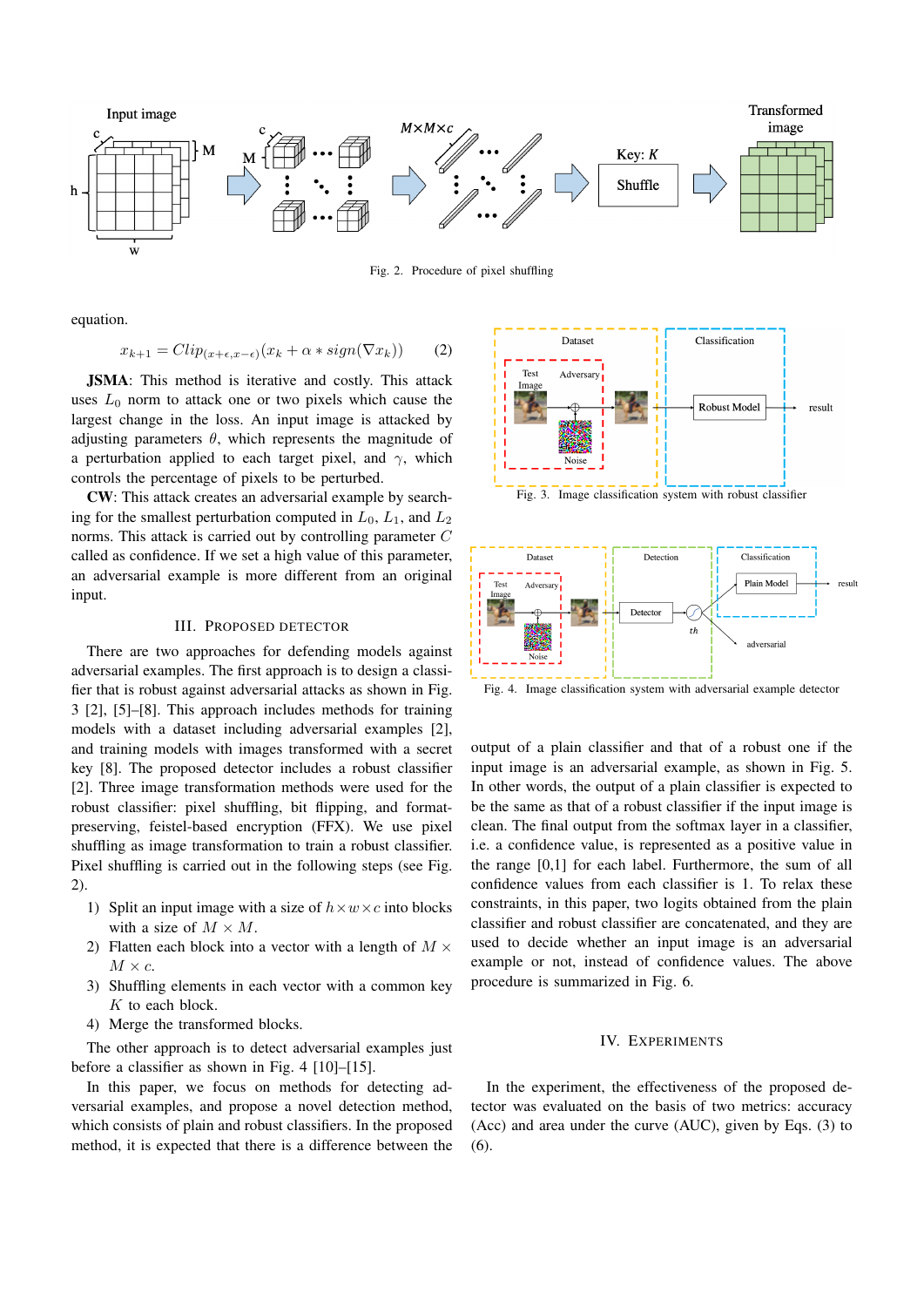

Fig. 5. Assumptions in proposed method



Fig. 6. Proposed adversarial detector

$$
Acc = \frac{TP + TN}{TP + FP + TN + FN}
$$
 (3)

$$
TPR = \frac{TP}{TP + FN}
$$
 (4)

$$
FPR = \frac{FP}{TN + FP}
$$
 (5)

$$
AUC = \int TPR \, d(FPR) \tag{6}
$$

These metrics are based on the confusion matrix in binary classification shown in Table I.

#### *A. Experimental setup*

We used the CIFAR-10 dataset for testing and training detectors, where the dataset consists of 60,000 images (50,000 images for training, 10,000 images for testing). In the experiment, we assume a white-box attack, and four attacks: FGSM [2], PGD [16], CW [18] and JSMA [17], were applied to input images. We set parameters for each of these attacks as  $\epsilon = 8/255$  for FGSM and PGD, confidence parameter  $C = 0$  for CW, and  $\theta = 1.0, \gamma = 0.1$  for JSMA. 8,000 clean images from the test set, and 8,000 adversarial examples generated from the clean images were used to train detectors. The other 2,000 clean images and 2,000 adversarial examples generated from them were used to test a detector. The effectiveness of the proposed detector was compared with Lee's method [10]. ResNet-18 [19] was used for both a plain classifier and a robust one for the proposed method, and the robust classifier was trained in accordance with Maung's method [8].

Table II shows the classification performance of the plain and robust classifiers on 10,000 test images under various attacks to show the robustness of the classifiers.

TABLE I CONFUSION MATRIX IN BINARY CLASSIFICATION

|       |          | Predicted             |                |  |  |
|-------|----------|-----------------------|----------------|--|--|
|       |          | Positive              | Negative       |  |  |
| ctual | Positive | True Positive         | False Negative |  |  |
|       | Negative | <b>False Positive</b> | True Negative  |  |  |

TABLE II CLASSIFICATION PERFORMANCE OF PLAIN AND ROBUST CLASSIFIERS (NOISE PARAMETERS;  $\epsilon = 8/255$  FOR FGSM AND PGD. CONFIDENCE PARAMETER  $C = 0$  FOR CW.  $\gamma = 0.1$  AND  $\theta = 1.0$  FOR JSMA)

| Classifier | Attack       |             |       |       |       |
|------------|--------------|-------------|-------|-------|-------|
|            | <b>CLEAN</b> | <b>FGSM</b> | PGD   | CW.   | ISMA  |
| Plain      | 0.952        | 0.557       | 0.100 | 0.100 | 0.104 |
| Robust     | 0.916        | 0.812       | 0.882 | 0.911 | 0.743 |

#### *B. Experimental results*

In the experiment, the same attacks were used for testing and training detectors.

AUC and Acc scores are shown in Tables III and IV, respectively. From the tables, Lee's method outperformed the proposed detector under FGSM, but the proposed method outperformed Lee's method under the other attacks. The reason is that FGSM is not a strong attack as described in Table II, so it is difficult to detect adversarial examples from a difference between the plain and robust classifiers. Adversarial detection methods are required to maintain a high detection accuracy under strong attacks, since weak attacks do not give serious damages in general.

To evaluate how well our detection method can be transferred to unseen attacks, we trained detectors on the features obtained using the CW attack with  $C = 0$ , and then evaluated them on the other (unseen) attacks. Experimental results against the unseen attacks are shown in Table V. It can be observed that our proposed method showed the best performance except to FGSM. Our detection method is based on the output of a plain classifier and that of a robust one, so the proposed detecor is transferable under the condition of using the attacks.

#### V. CONCLUSIONS

In this paper, we propose a detection method for adversarial examples that consists of two image classifiers. In the experiment, the proposed method was confirmed to be able to maintain a high accuracy even under the use of strong attacks. We also showed that our proposed method is robust against unseen attacks under the limited condition.

#### ACKNOULEDGEMENT

This study was partially supported by JSPS KAKENHI (Grant Number JP21H01327)